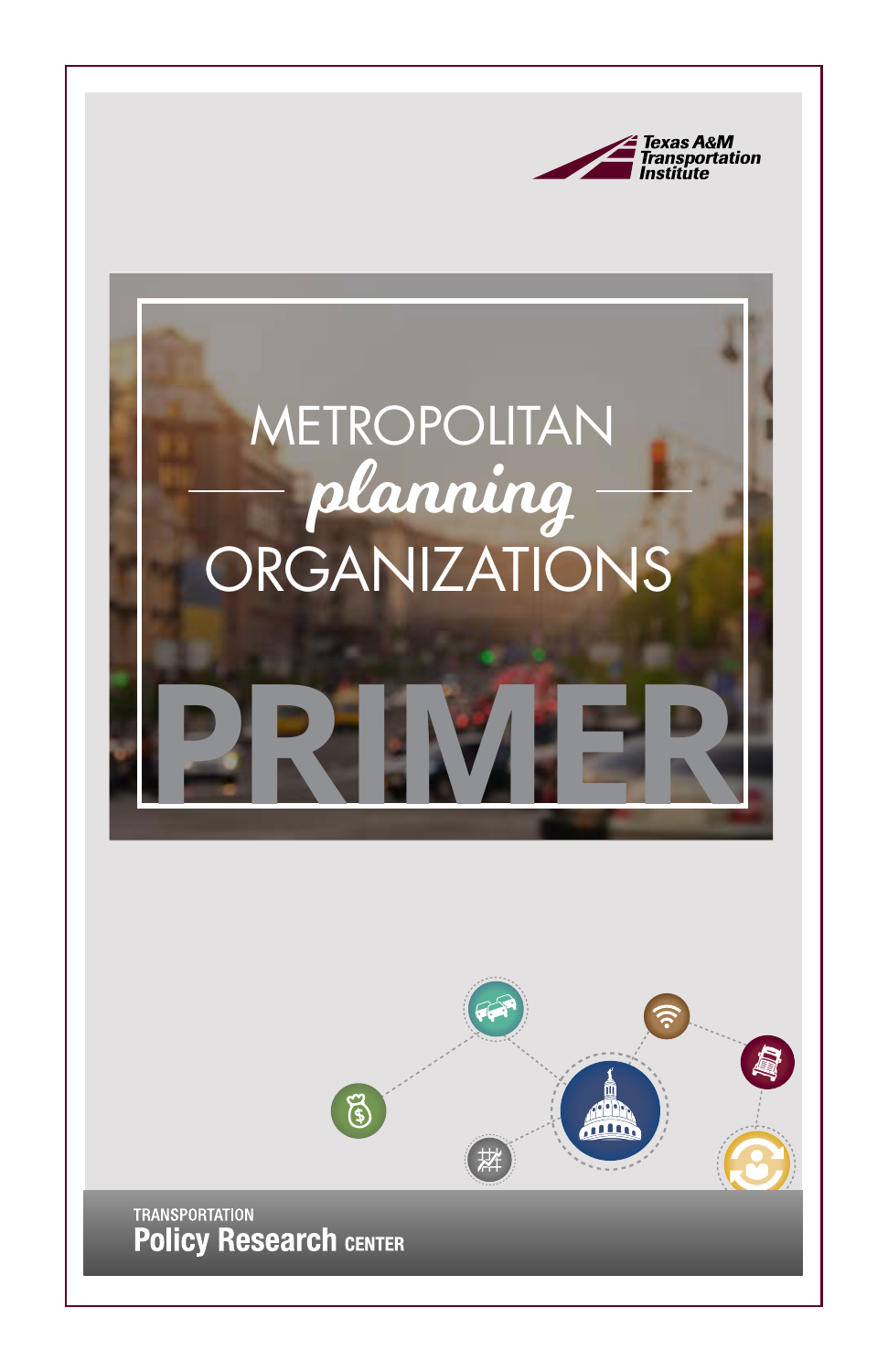

# TRANSPORTATION IN WIEXAS planning

Transportation planning in Texas occurs in both rural and urban areas. Congress authorized **metropolitan planning organizations (MPOs)** in the 1970s to ensure that transportation planning in urban areas is done cooperatively with input from stakeholders and the public. MPOs are responsible for ensuring that projects or programs receiving federal funds are planned collaboratively between regional transportation entities and the general public, and in support of regional goals.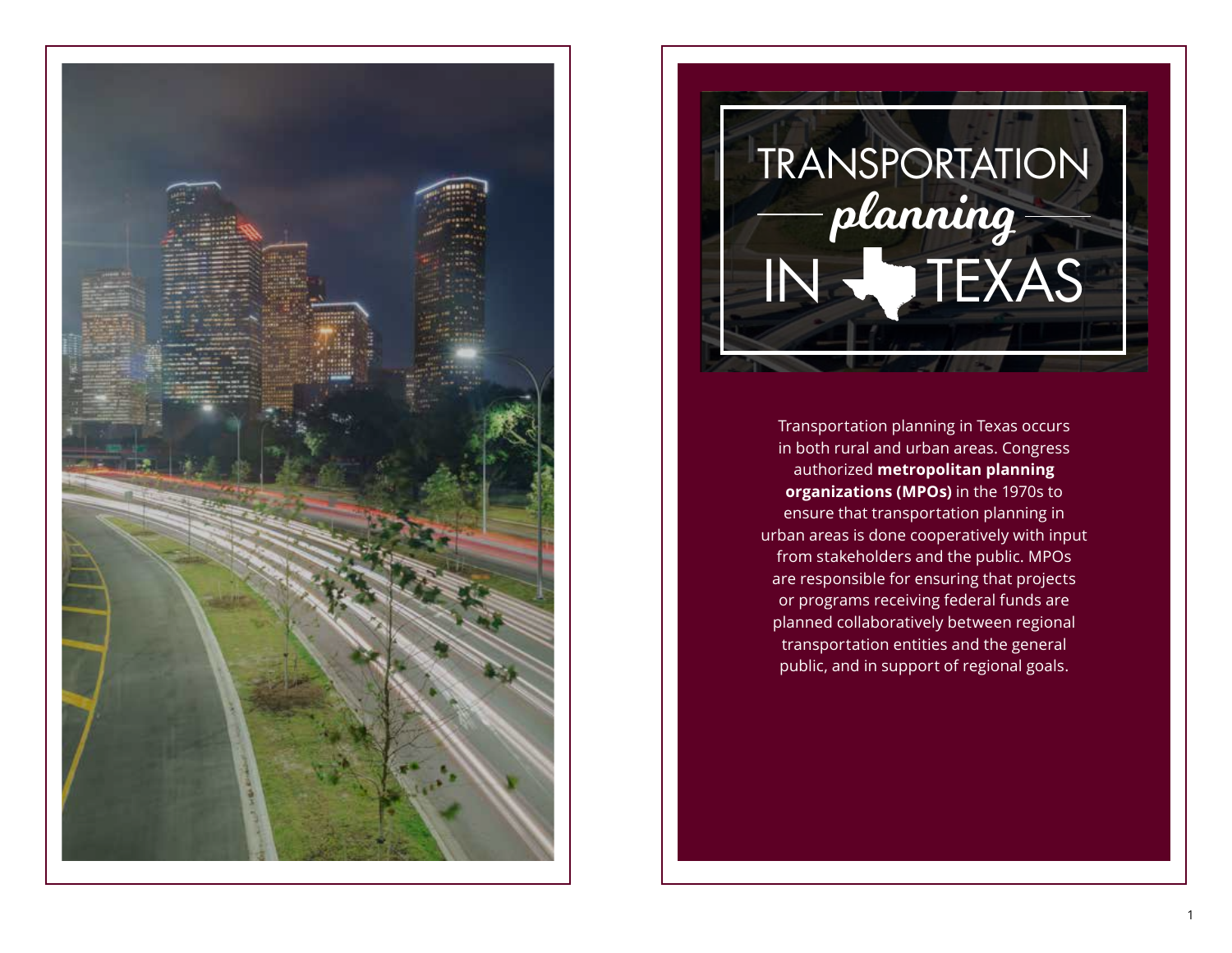

MPOs are federally mandated and funded to address regional planning needs. Composed of local elected officials and representatives of state agencies, MPOs ensure that transportation planning in urban areas is developed cooperatively and guided by local and public input. MPOs work to balance the planning needs of local communities with the need for statewide connectivity, putting some of the planning process back in the hands of locals.

State law addressing MPOs is found primarily in the Texas Transportation Code (Sections 472 [D] and 201), which describes the roles of locals in planning processes, defines relationships with other entities, and enumerates voting rules, ethics guidelines, and other procedural details.

# **Key Points about MPOs**



# **How Are MPOs Funded?**

MPOs receive funding through federal, state, and local sources for their operation. Federal transportation funds are channeled through state departments of transportation to the MPOs, but state and local governmental entities may also support MPO planning activities with matching grants, employee salaries and benefits, contract oversight, information technology services, and more.

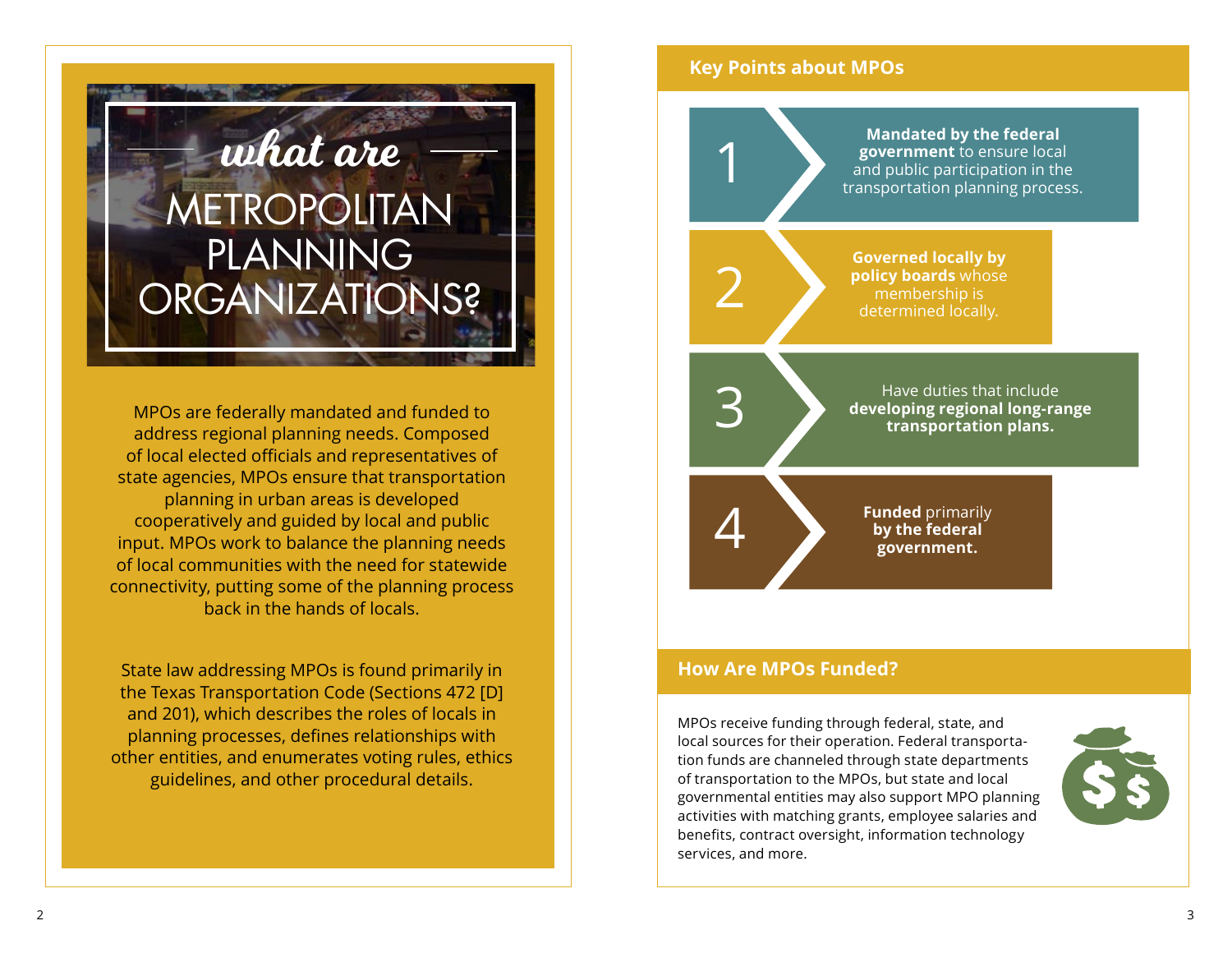# **Where Are MPOs Located?**

Federal law requires MPOs in urbanized areas whose populations exceed 50,000, as defined by the U.S. Census Bureau. Agreement between the MPO and the governor sets the MPO's boundaries, which must include the existing urban area and the surrounding area that is expected to become urbanized within 20 years.

Some MPOs are also transportation management areas (TMAs). These are urbanized areas with populations of at least 200,000. Texas has 25 MPOs and 11 TMAs by population ([Figure 1\)](#page-3-0).

The areas MPOs serve heavily influence the MPOs' structure, focus, and character. Specific factors such as population, transportation needs and goals, and local participation impact the operations of the MPOs.

#### **Metropolitan Planning How Are MPOs Governed?**

Some MPOs are stand-alone agencies, while some are found within other agencies such as cities, counties, or councils of governments. The governance of the MPO resides internally within its policy board, which brice to dubpt policy, bylaws, and organizational procedures: I ederal<br>law requires policy boards of MPOs that are also TMAs to consist of local elected officials, state department of transportation officials, and officials of transportation providers, such as transit authorities, toll authorities, or rail districts. MPOs typically also form advisory boards and committees to assist them in their decision-making process. is free to adopt policy, bylaws, and organizational procedures. Federal

**Organization (MPO)**

<span id="page-3-0"></span>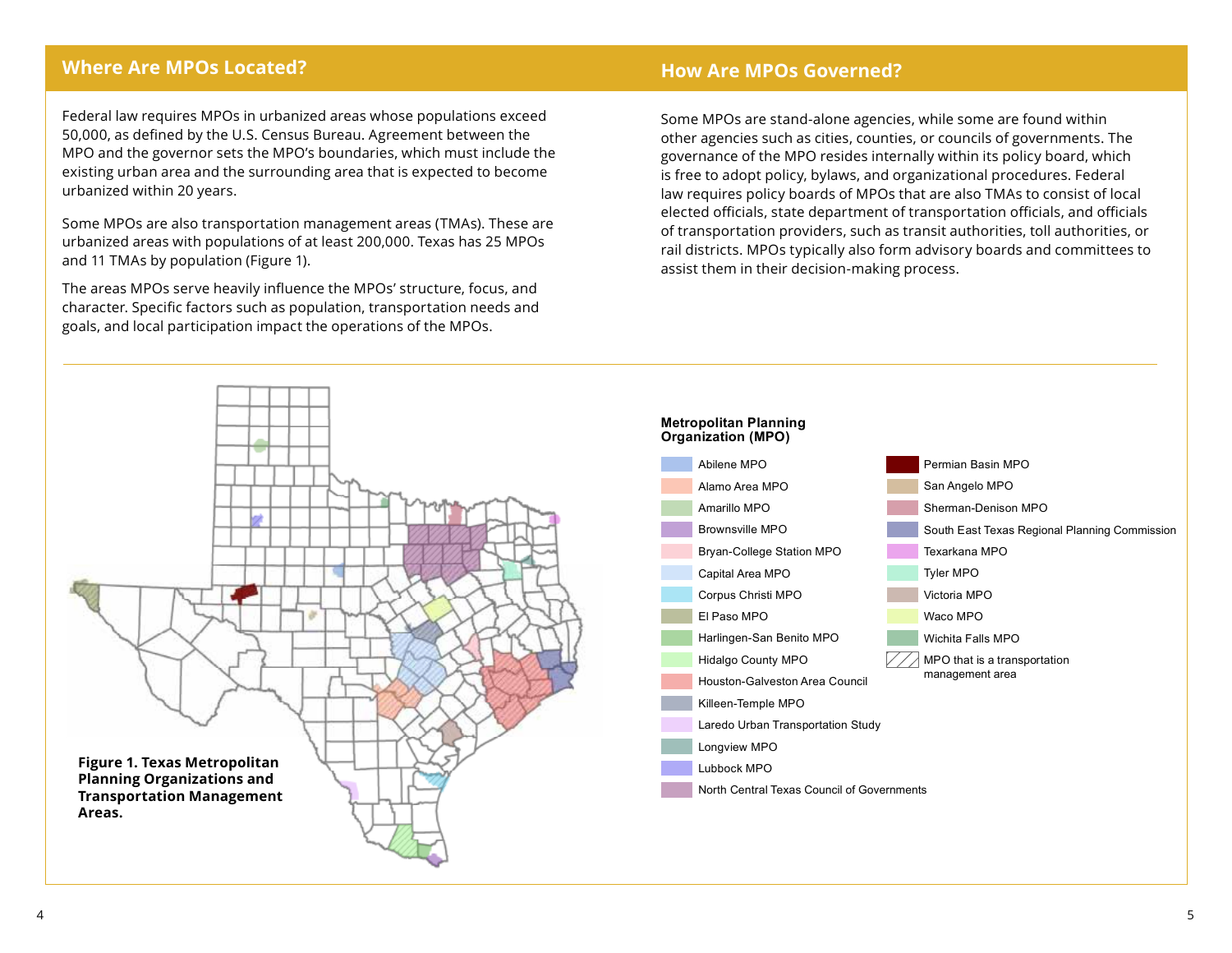# WHAT DOES MPO DO? an

MPOs develop long-range transportation plans and program funds for projects and operations. They must involve both local transportation providers and the general public in the planning process. The plans serve as the roadmap for future projects and programs.

MPOs also conduct short-range planning and identify projects and funding sources. TMAs must also generate strategies for congestion mitigation.

# *Long-Range Planning*

MPOs develop a long-range plan called the metropolitan transportation plan (MTP) for the area that spans at minimum a 20-year planning horizon. The MTP guides the region's multimod al transportation system, including roadways, freight, transit, bicycle and pedestrian facilities, and rail. A new MTP is developed every five years, except in air quality nonattainment areas, where it is developed every four years. The MTP must also identify funding sources for proposed projects.

# *Short-Range Planning*

MPOs also create a short-term planning docu ment called the transportation improvement program (TIP). The TIP is a list of approved proj ects that receive federal funds, require some sort of federal approval, or are regionally significant. The TIP, usually prepared every two years, covers a four-year period and is consistent with the current MTP. The TIP must be fiscally constrained, meaning it must identify funding that can be

# *Project and Funding Source Identification*

MPOs create a unified planning work program (UPWP), a document describing the proposed activities, their estimated costs, and funding sources (federal, state, local, or other) for that fiscal year.

# *Congestion Mitigation*

TMAs must also identify the actions and strategies for reducing congestion in a con gestion management process (CMP). The CMP must be cooperatively developed in the region and include strategies that result in the more efficient and effective use of the transportation system. When an area is designated as a TMA, it must also go through a federal certification review every four years.

# **Planning Documents and Definitions**

**Metropolitan transportation plan (MTP):** A longrange plan with a 20-year planning horizon.

**Transportation improvement program (TIP):** A short-range, fouryear list of regional projects.

**Unified planning work program (UPWP):** The annual financial program for projects in the TIP.

**Transportation management area (TMA):** MPOs with population greater than 200,000.

**Congestion management process (CMP):** A plan for congestion reduction in TMAs.

**Statewide transportation improvement program (STIP):**  The combined planning document for all TIPs in Texas.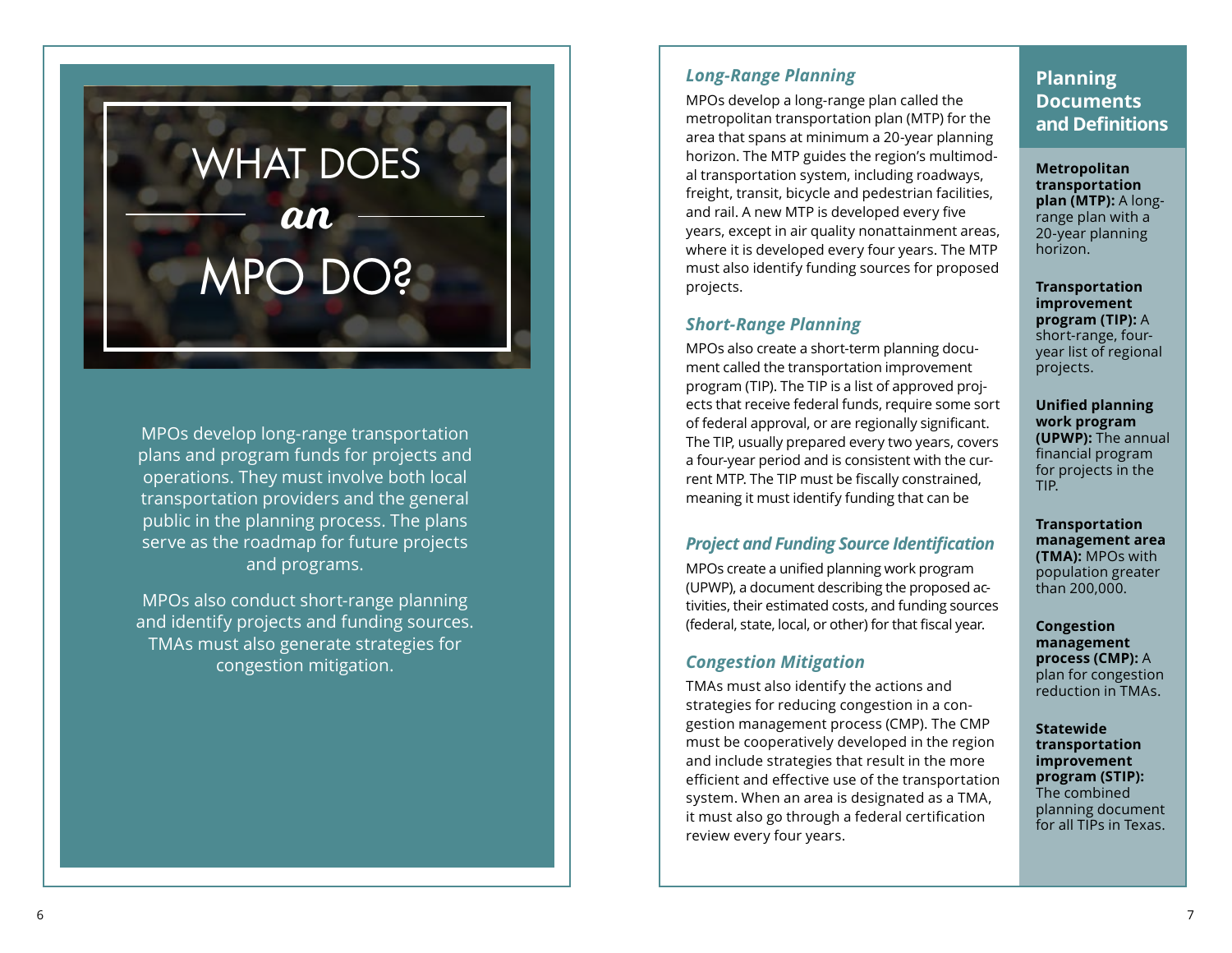

Working with its partners and the public, an MPO develops the long-range plan (MTP) in an iterative process of drafting, reviewing, and commenting that results in plan adoption by the MPO's policy board. The process is the same for the short-range plan (TIP), which must meet air quality goals and financial constraints.

Once all of the approved TIPs from metropolitan areas throughout the state are complete, they are compiled with rural TIPs and other state transportation programs into one document, the statewide transportation improvement program (STIP). This statewide program is approved by the Texas Transportation Commission and reviewed by federal highway and transit administrations.

After the STIP is approved, local project sponsors and the Texas Department of Transportation (TxDOT) can work together to implement each project. Figure 2 illustrates this process.

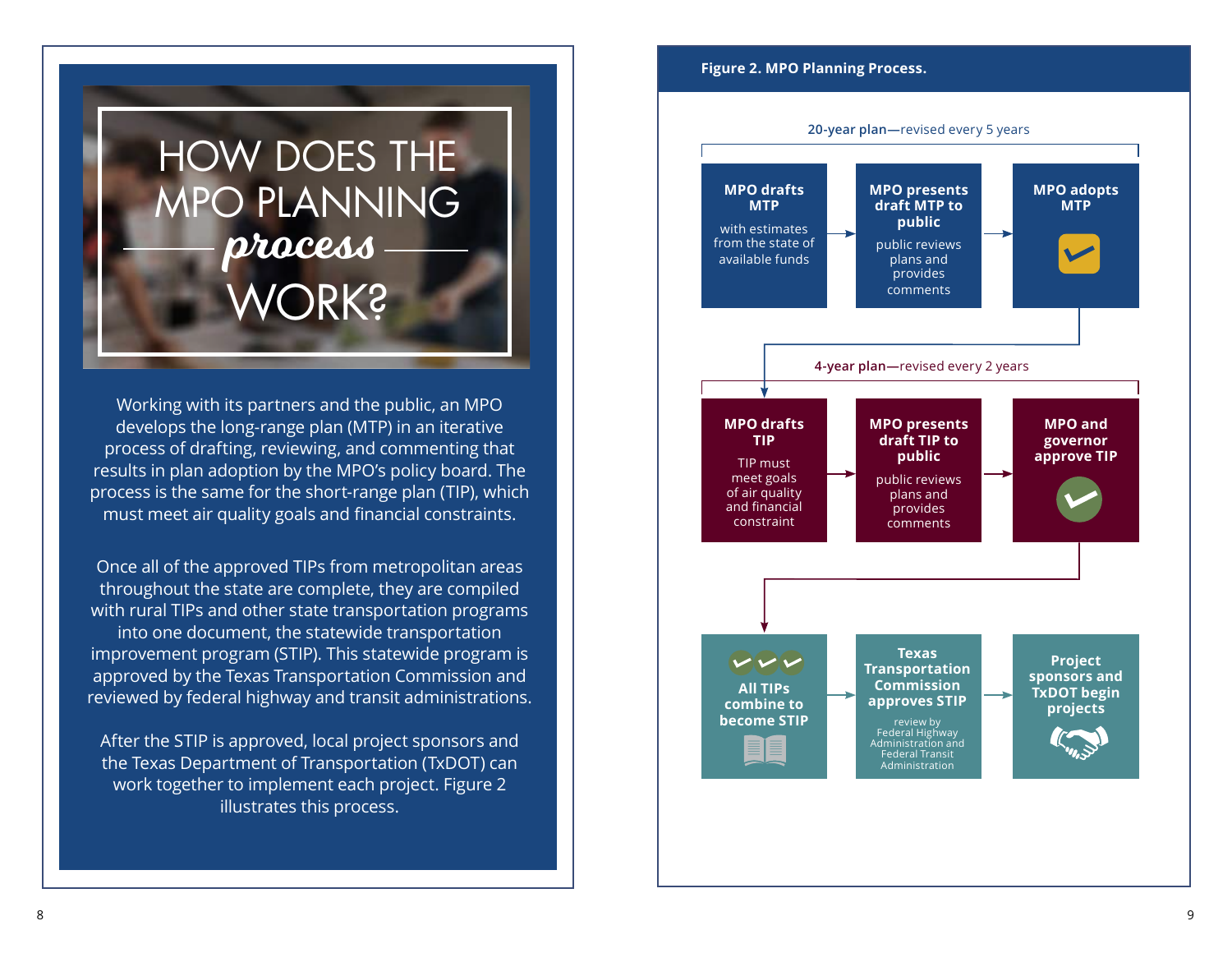

# **What Types of Projects Can an MPO Include in Its Plan?**

Federal law requires MPO planning efforts to consider a set of values designed to support a high quality of life for a region's citizens, a clean environment, a healthy economy, and a high-functioning transportation system. MPO planning activities—such as projects in a plan, programs administered by the MPO, and other strategies—must align with this value set.

# **MPO Planning Values**

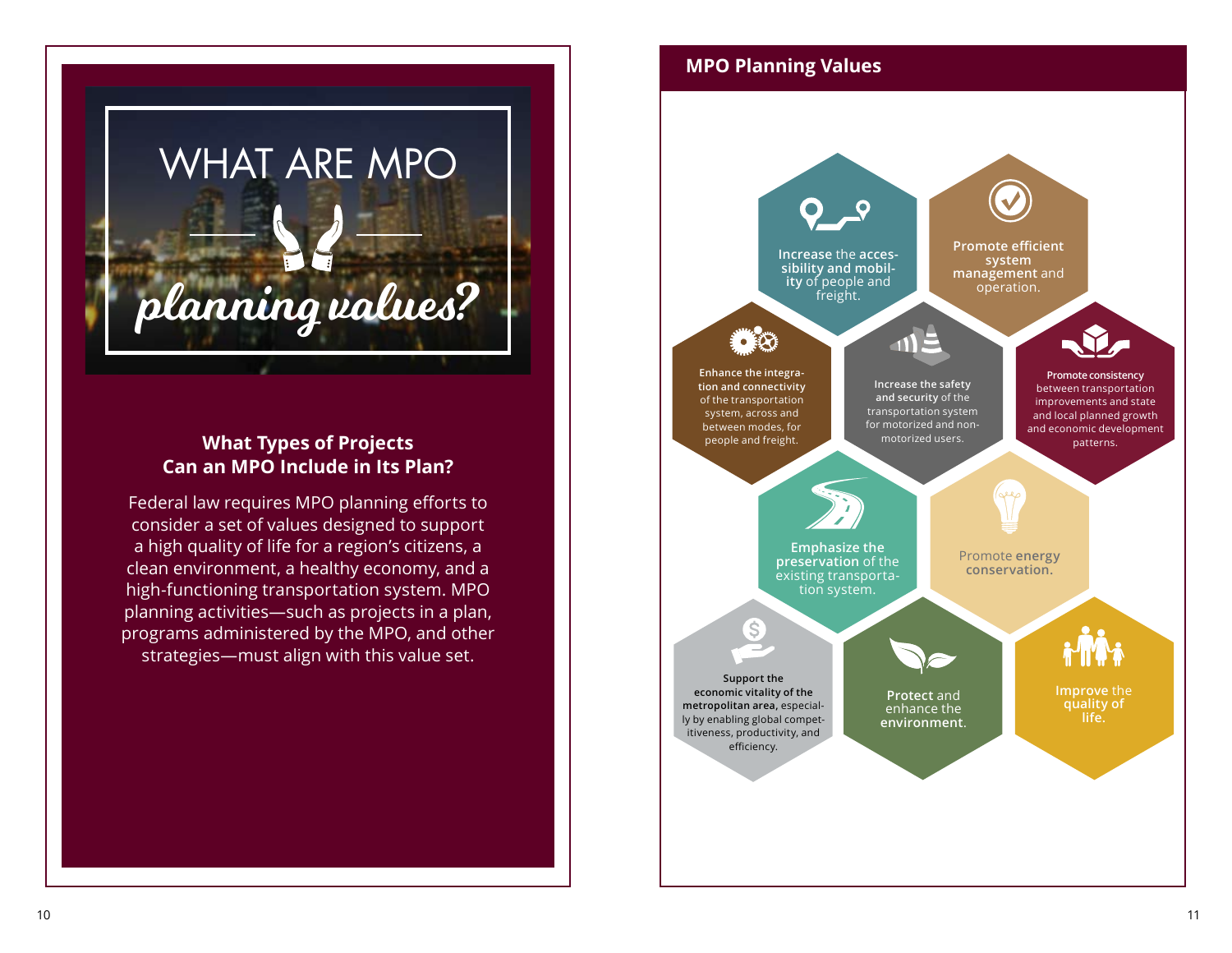# **MPO Project and Program Examples**

The projects and programs below are examples of how MPOs in Texas embody the planning values. They reflect the priorities and goals of their regions.

#### *El Paso Multimodal Plan*

Strategies will use alternative modes such as transit, bicycling, and walking to establish solutions to congestion, support economic development, and promote health in the region.

#### <http://www.elpasompo.org/multimodal/>

#### *Corpus Christi MPO Hazardous Materials Truck Study*

The MPO in partnership with the City of Corpus Christi and the Nueces County Local Emergency Planning Committee conducted a hazardous materials truck transportation commodity flow study using data collected between April 2016 and September 2016.

[http://www.corpuschristi-mpo.org/04\\_](http://www.corpuschristi-mpo.org/04_studies/04_studies_ea/cchmtts_eaq_092016.pdf) studies/04 studies ea/cchmtts eag\_092016.pdf

#### *Houston-Galveston Area Council Ports Area Mobility Study*

The study will establish a stronger future for the region's freight economy by recommending improvements that will better connect the four deepwater ports with emerging population and employment centers.

[http://www.h-gac.com/taq/freight](http://www.h-gac.com/taq/freight-planning/ports-area-mobility-study/background.aspx)[planning/ports-area-mobility-study/](http://www.h-gac.com/taq/freight-planning/ports-area-mobility-study/background.aspx) [background.aspx](http://www.h-gac.com/taq/freight-planning/ports-area-mobility-study/background.aspx) 

#### *Waco Thoroughfare Plan*

The Waco Thoroughfare Plan preserves highway corridors for development up to 50 years into future. The plan is intended to assist in the identification of projects for future MTPs.

[http://www.waco-texas.com/cms](http://www.waco-texas.com/cms-mpo/page.aspx?id=209)[mpo/page.aspx?id=209](http://www.waco-texas.com/cms-mpo/page.aspx?id=209) 

#### *Tyler City Center Shuttle and Downtown Tyler Park and Ride*

The shuttle service was implemented during the construction of the Fair Plaza Parking Garage and reconstruction of the People's Petroleum Building, the Smith County Jail, and the City Council Chambers at City Hall. Over a thousand people used the shuttle during the five months when all of these projects were under construction. Service was discontinued after the completion of the Fair Plaza Parking Garage, which currently supplies the needs of downtown patrons.

#### *Harlingen-San Benito MPO Traffic Light Synchronization Study*

The study will collect traffic data and provide traffic light synchronization plans for 66 traffic signals along the most congested corridors based on the spring 2011 Congestion Management Process Study. The plan will improve operational efficiency.

<http://hsbmpo.org/files/69121737.pdf>

#### *North Central Council of Governments Try Parking It*

Try Parking It is a ride-match and trip-logging website in North Central Texas that helps commuters locate carpool and vanpool matches, and transit, biking, and walking buddy matches. Users also earn points to use for rewards.

[https://www.tryparkingit.com/Public/](https://www.tryparkingit.com/Public/Home.aspx) [Home.aspx](https://www.tryparkingit.com/Public/Home.aspx) 

#### *Capital Area Active Transportation Plan*

The 2045 Active Transportation Plan will develop a blueprint for a safe and easy-to-use active transportation network of trails, sidewalks, bike lanes, and streets for the six-county Capital Area Metropolitan Planning Organization region.

[http://www.campotexas.org/plans](http://www.campotexas.org/plans-programs/bicycle-pedestrian/2045-active-transportation-plan/)[programs/bicycle-pedestrian/2045](http://www.campotexas.org/plans-programs/bicycle-pedestrian/2045-active-transportation-plan/) [active-transportation-plan/](http://www.campotexas.org/plans-programs/bicycle-pedestrian/2045-active-transportation-plan/)

#### *Southeast Texas Air-Monitoring Network*

The South East Texas Regional Planning Commission maintains an air-monitoring network made up of numerous air-monitoring stations located throughout the region. With real-time data from those sites, the agency maintains a comprehensive database on the air quality of the region.

[http://www.setrpc.org/ter/](http://www.setrpc.org/ter/index.php?option=com_content&view=article&id=3&Itemid=3) [index.php?option=com\\_](http://www.setrpc.org/ter/index.php?option=com_content&view=article&id=3&Itemid=3) [content&view=article&id=3&Itemid=3](http://www.setrpc.org/ter/index.php?option=com_content&view=article&id=3&Itemid=3)

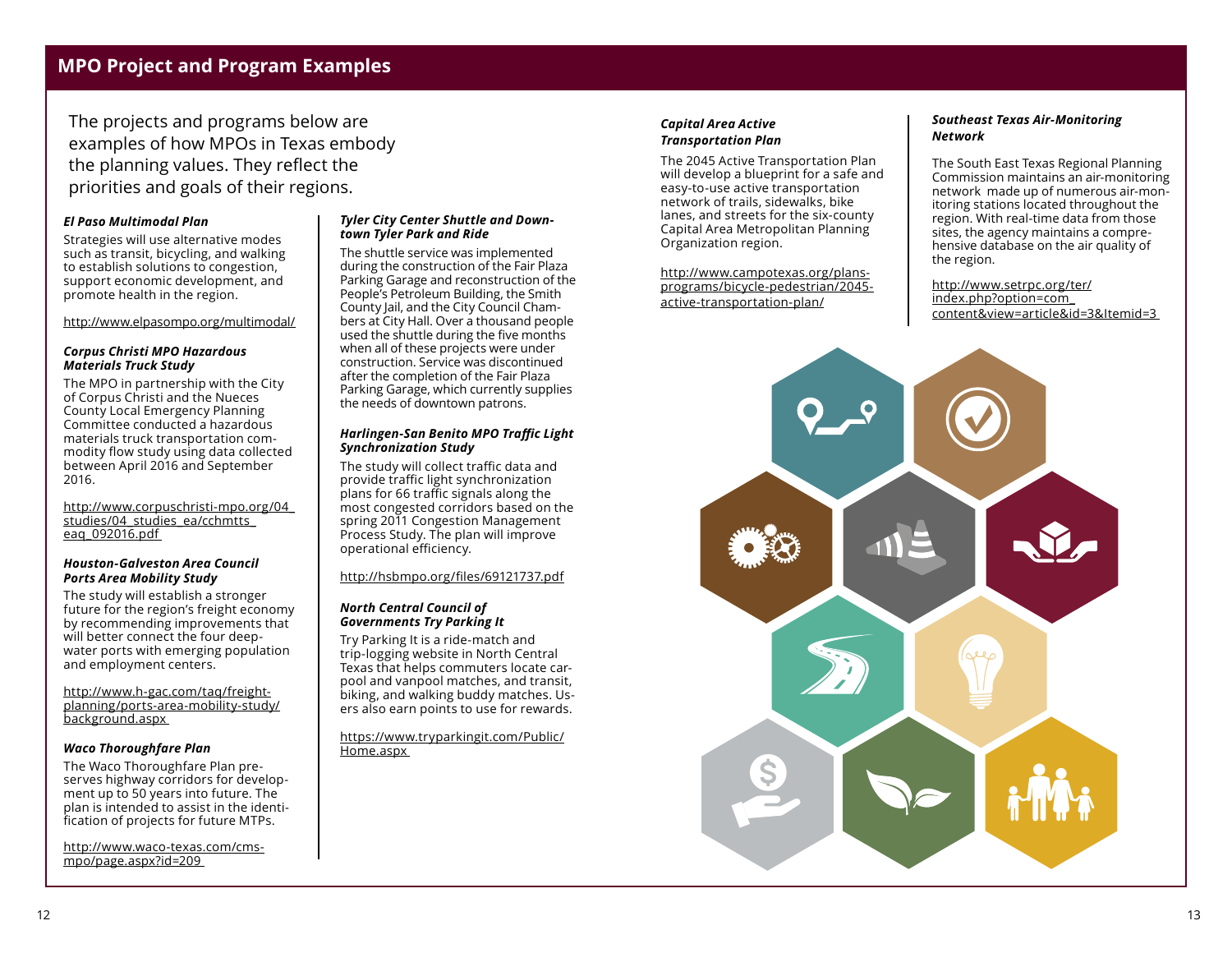



# **Air Quality**

MPOs located in areas that are designated as *nonattainment* for air quality must ensure that their transportation plans are consistent with the state's air quality plan, the state implementation plan. Four Texas regions are currently designated as nonattainment: Dallas-Fort Worth, Houston-Galveston, Beaumont-Port Arthur, and El Paso.

# **Public Involvement**



Federal law requires MPOs to produce a public participation plan that provides for meaningful involvement with citizens in the region. The law requires that at a minimum MPO public involvement methodologies must include:

- Public meetings.
- Visualization of plans.
- Plans available for comment electronically.

# **Performance Targets**

MPOs must establish and track targets for surface and public transportation that address the performance measures required by federal law. Those measures include assessments of bridge and pavement condition, roadway performance, roadway safety, congestion, and air quality.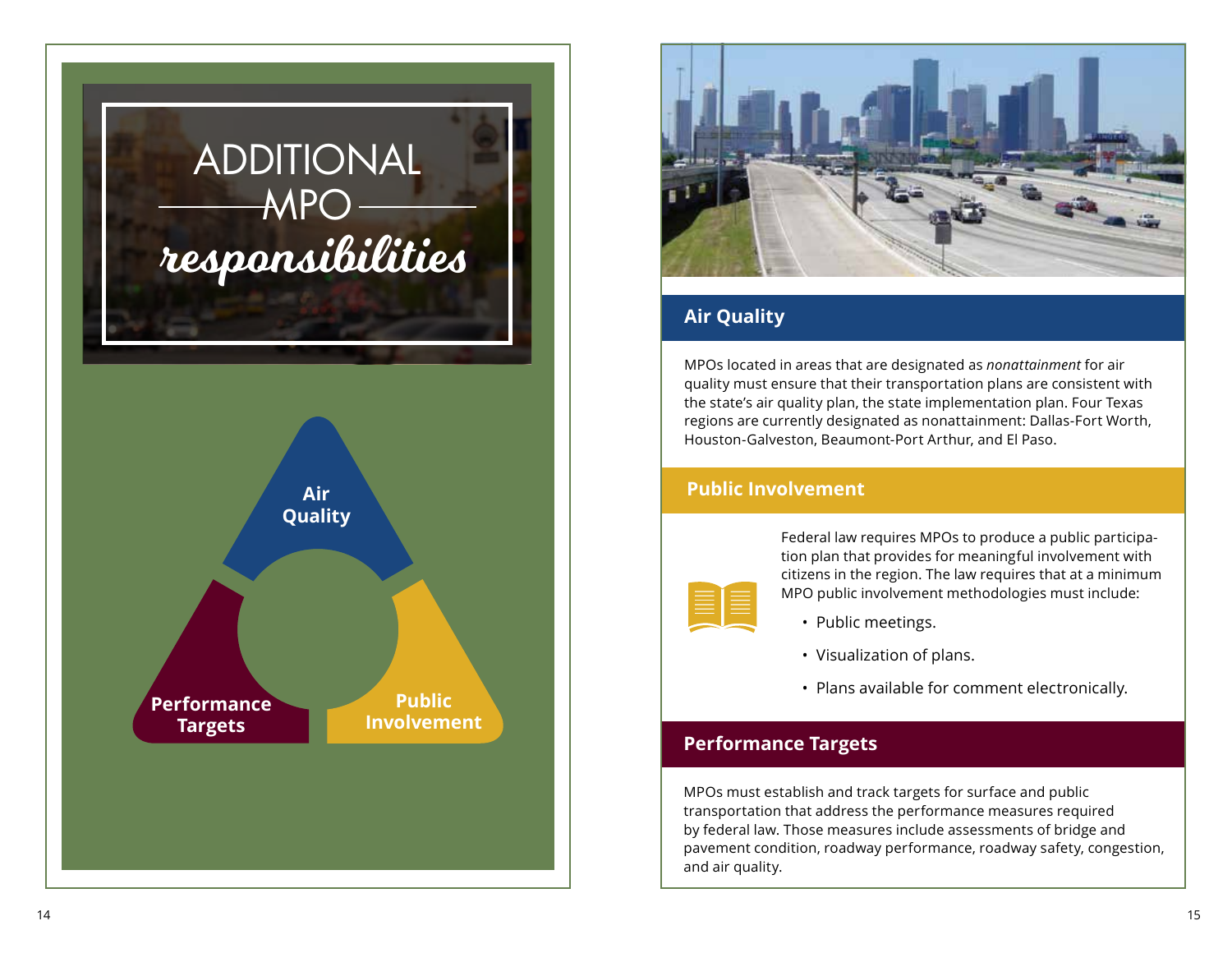## **Congestion management pro-**

**cess (CMP)**: A systematic process for managing congestion and enhancing mobility through strategies that promote the efficient and effective use of existing and new transportation infrastructure.

**Metropolitan planning organization (MPO):** Federally mandated planning organization for areas with populations of at least 50,000. This organization is responsible for preparing the MTP and the TIP.

**Metropolitan transportation plan (MTP)**: The primary longrange plan mapping transportation needs for the next 20 years.

**Nonattainment**: An area considered to have air quality worse than the National Ambient Air Quality Standards as defined in the Clean Air Act Amendment of 1970.

**Policy board**: The governing body of elected officials and others that approves all actions of the MPO. This generally includes one representative from each local entity and, for TMAs, from the local transit authority.

**Public participation plan (PPP)**:

A document that provides for meaningful involvement with local citizens in the planning process. The public is guaranteed the opportunity to comment on the transportation plans at public meetings and that the plans will be visualized and made available for comment electronically.

**Statewide implementation plan (SIP):** The state's comprehen-

sive plan that describes how the state will meet federal air quality standards. The plan is prepared by the Texas Commission on Environmental Quality (TCEQ) and adopted by TCEQ commissioners.

**Statewide transportation improvement program (STIP)**:

The collection of all approved TIPs and projects throughout the state from MPOs in the urban areas and rural planning organizations in the rural parts of the state.

**Technical advisory committee (TAC)**: A group of practitioners (city planners, engineers, etc.) that review projects for the TIP and MTP and make recommendations to the policy board.

**Transportation improvement program (TIP)**: The primary short-range plan that lists all the projects that could be reasonably and financially accomplished in the next four years.

**Transportation management area (TMA):** An MPO with a population greater than 200,000. MPOs that are also designated as TMAs have additional planning responsibilities.

**Unified planning work program (UPWP)**: A plan developed each year to describe the proposed work activities, requirements, and funding sources for that fiscal year.

# **Glossary Resources**

# *Legislation*

23 Code of Federal Regulations 420, Subpart A—Administration of FHWA Planning and Research Funds, [https://www.gpo.gov/fdsys/](https://www.gpo.gov/fdsys/pkg/CFR-2011-title23-vol1/xml/CFR-2011-title23-vol1-part420-subpartA.xml) [pkg/CFR-2011-title23-vol1/xml/CFR-2011-title23-vol1-part420](https://www.gpo.gov/fdsys/pkg/CFR-2011-title23-vol1/xml/CFR-2011-title23-vol1-part420-subpartA.xml) [subpartA.xml](https://www.gpo.gov/fdsys/pkg/CFR-2011-title23-vol1/xml/CFR-2011-title23-vol1-part420-subpartA.xml)

23 United States Code 134: Metropolitan Transportation Planning, [http://uscode.house.gov/view.xhtml?req=granuleid:USC-prelim](http://uscode.house.gov/view.xhtml?req=granuleid:USC-prelim-title23-section134&num=0&edition=prelim)[title23-section134&num=0&edition=prelim](http://uscode.house.gov/view.xhtml?req=granuleid:USC-prelim-title23-section134&num=0&edition=prelim) 

23 United States Code 150: National Goals and Performance Management Measures, [http://uscode.](http://uscode.house.gov/view.xhtml?req=granuleid:USC-prelim-title23-section150&num=0&edition=prelim) [house.gov/view.xhtml?req=granuleid:USC-prelim-title23](http://uscode.house.gov/view.xhtml?req=granuleid:USC-prelim-title23-section150&num=0&edition=prelim) [section150&num=0&edition=prelim](http://uscode.house.gov/view.xhtml?req=granuleid:USC-prelim-title23-section150&num=0&edition=prelim)

Texas Transportation Code 472, Subchapter D: Metropolitan Planning Organizations, [http://www.statutes.legis.state.tx.us/Docs/](http://www.statutes.legis.state.tx.us/Docs/TN/htm/TN.472.htm#472
) [TN/htm/TN.472.htm#472](http://www.statutes.legis.state.tx.us/Docs/TN/htm/TN.472.htm#472
)

Texas Transportation Code 201: General Provisions and Administration, [http://www.statutes.legis.state.tx.us/Docs/TN/htm/](http://www.statutes.legis.state.tx.us/Docs/TN/htm/TN.201.htm) [TN.201.htm](http://www.statutes.legis.state.tx.us/Docs/TN/htm/TN.201.htm)

# *Organizations*

### **Texas Association of Metropolitan Planning Organizations (TEMPO)**

c/o Waco Metropolitan Planning Organization P.O. Box 2570 Waco, TX 76702-2570 Phone: (254) 750-5666 <https://www.texasmpos.org/>

**Association of Metropolitan Planning Organizations (AMPO)**

444 North Capitol Street NW, Suite 345 Washington, DC 20001 Phone: (202) 624-3680 <http://www.ampo.org/>